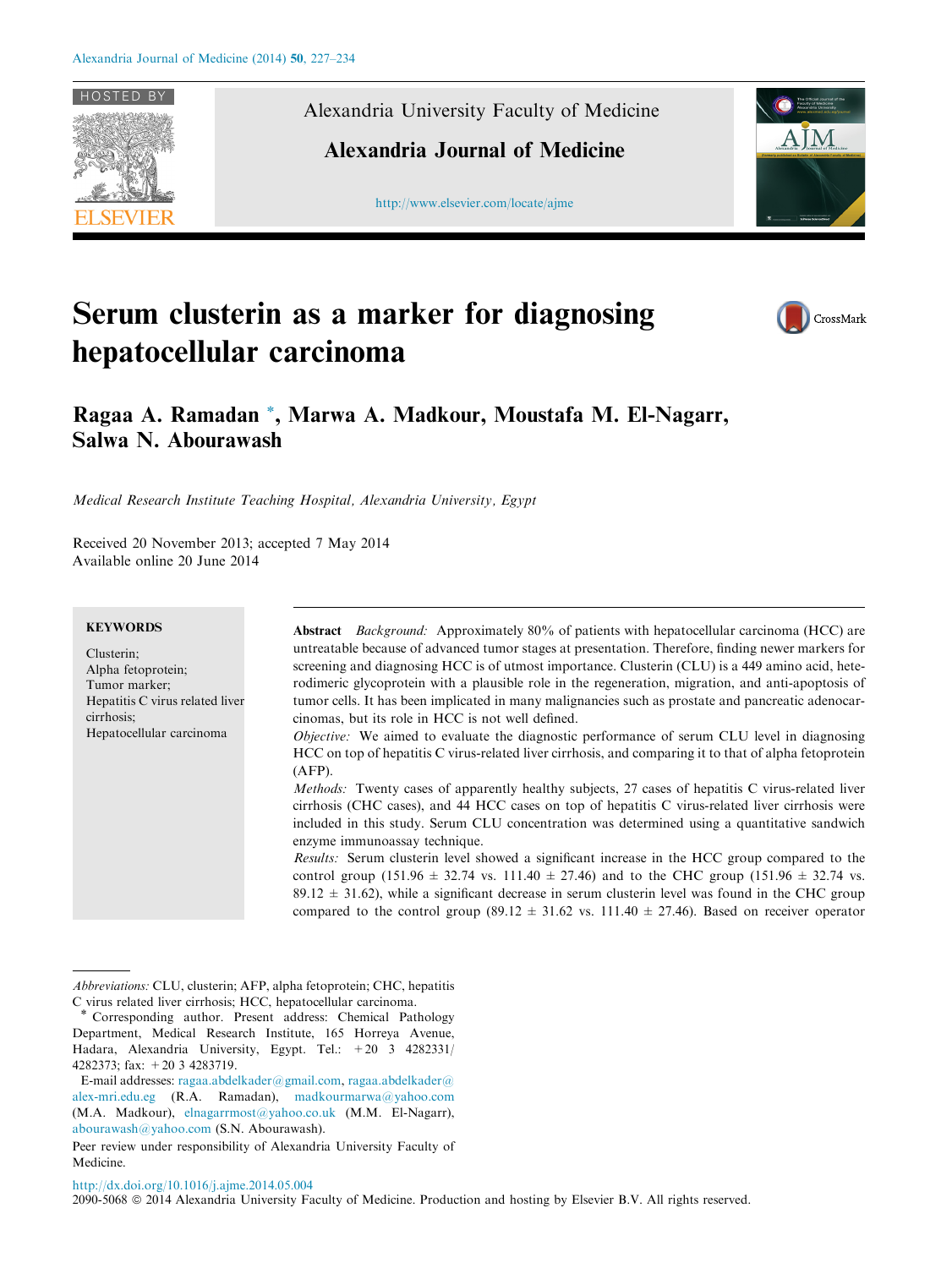characteristic curve analysis, serum AFP still surpassed serum CLU in diagnostic sensitivity (77.3% vs. 70.5%), specificity (100% vs. 90%), and positive and negative predictive values (100% vs. 86.1%) and 83.3% vs. 77.6% respectively). The use of a combined parallel approach improved the diagnostic sensitivity (95.5%) and negative predictive value (95.7%) over the single use of AFP.

Conclusions: Although the diagnostic performance of serum AFP outperformed that of serum CLU, their combined parallel approach improved the sensitivity which is required in screening high risk populations such as CHC patients.

 $@ 2014$  Alexandria University Faculty of Medicine. Production and hosting by Elsevier B.V. All rights reserved.

#### 1. Introduction

Hepatocellular carcinoma (HCC) is the fifth most common cancer worldwide and the most common form of primary liver cancer.<sup>[1](#page-6-0)</sup> In Egypt, the overall frequency of HCC is  $2.3\%$ among other types of cancer. Over a decade, there was nearly a twofold increase in the proportion of HCC among chronic liver disease patients in Egypt, where 48% of HCC cases were attributed to hepatitis C virus (HCV) related liver cirrhosis. In fact, it has now become widely accepted that HCC nearly exclusively arises in chronic HCV after cirrhosis is established.<sup>[2](#page-6-0)</sup>

HCC is typically diagnosed late in its course. Indeed, patients who present with cancer symptoms and/or with vascular invasion or extra-hepatic spread have only 50% survival rate at one year. Therapeutic options are determined both by tumor extent and the severity of the underlying liver disease. Although the cornerstone of therapy is surgical resection, the majority of patients are not eligible because of tumor extent or underlying liver dysfunction.

The diagnosis of HCC can be radiological and/or laboratory. Radiological diagnosis depends largely on ultrasonography, triphasic computerized tomography (triphasic CT-scan) and dynamic magnetic resonance imaging (dynamic MRI). The sensitivity of US for the detection of HCC is directly related to tumor size. Another major drawback of US is that it is very much operator- dependent.<sup>[4,5](#page-6-0)</sup> Laboratory diagnosis of HCC is established either by measurement of circulating biomarkers or by fine-needle cytology which is invasive with intra- or inter-observer variability.<sup>[6](#page-6-0)</sup>

The American Association for the Study of Liver Diseases (AASLD) guidelines recommended that serum levels of AFP  $\geq$  200 ng/ml may be used instead of fine-needle cytology for diagnosis, especially in patients with liver cirrhosis.<sup>[3](#page-6-0)</sup> Nevertheless, the diagnostic performance of AFP is moderate with a sensitivity of 39–65% and specificity of 76–94%, leaving about one-third of cases with early-stage HCC and small tumors  $(< 3$  cm) undiagnosed. Meanwhile, increased serum AFP concentration in several other types of cancer, chronic hepatitis, and liver cirrhosis should be taken into consideration. Newer markers are needed to overcome these problems and allow the diagnosis of HCC at an earlier stage. $1,6$ 

Clusterin (CLU) is a 449-amino acid, heterodimeric glycoprotein that is ubiquitously expressed and present in most body fluids. Functionally, CLU exerts a chaperone-like activity with action like small heat shock proteins, by binding to misfolded stressed proteins. In contrast to other heat shock proteins, it is present in the extracellular space, where its expression is altered in various diseases. $\frac{1}{2}$ 

So far, CLU is thought to play diverse functions both cyto-protective and cytotoxic, thus resulting in conflicting results.<sup>[9](#page-6-0)</sup> For example, its involvement in numerous physiological processes important for carcinogenesis has been reported, including apoptotic cell death, cell adhesion, tissue remodeling, cell cycle regulation, DNA repair, lipid transportation, membrane recycling and immune system regulation.<sup>[10](#page-6-0)</sup> Cytoplasmic CLU immunostaining was noted to correlate with poor prognosis in patients with renal cell carcinoma, $11$  hepatocellular carcinoma, $^{12}$  urothelial bladder carcinoma, $^{13}$  $^{13}$  $^{13}$  and prostate adenocarcinoma[.14](#page-6-0) Also increased expression of secreted CLU was associated with radioresistance, chemoresistance, and hormone resistance, making CLU a promising target for antitu-mor therapeutics.<sup>[15](#page-6-0)</sup> Both preclinical and clinical phase studies demonstrated that inhibition of CLU expression using antisense oligonucleotides enhances the apoptosis induced by several chemotherapeutic treatments.<sup>[10](#page-6-0)</sup> On the other hand, cytoplasmic CLU staining correlated with good prognosis in pancreatic adenocarcinoma and did not correlate with prognosis in breast carcinoma. $16,17$ 

As the data are still sporadic and only few studies have investigated CLU in serum, the aim of the present study was to determine serum CLU concentration in CHC and HCC, as well as assess the use of clusterin measurement vs. AFP in the diagnosis of HCC.

# 2. Materials and methods

A total of 127 adults at the Medical Research Institute Teaching Hospital, Alexandria University, Egypt between August 2010 and April 2012 were candidates for this study, but only 91 cases fulfilled our inclusion and exclusion criteria. All subjects (or their legal guardians) gave their informed consent to the study, which was approved by the local ethics committee of the institute in accordance with The Code of Ethics of the World Medical Association (Declaration of Helsinki) for experiments involving humans. These subjects were set into three groups based on clinical and laboratory characteristics:

- Group 1(G1): Healthy subjects. This group included 20 apparently healthy blood donors with no history of liver disease.
- Group 2 (G2): 27 patients with chronic hepatitis-C virus infection-related cirrhosis (CHC).
- Group 3 (G3): 44 patients with hepatocellular carcinoma on top of chronic HCV infection-related cirrhosis (HCC group).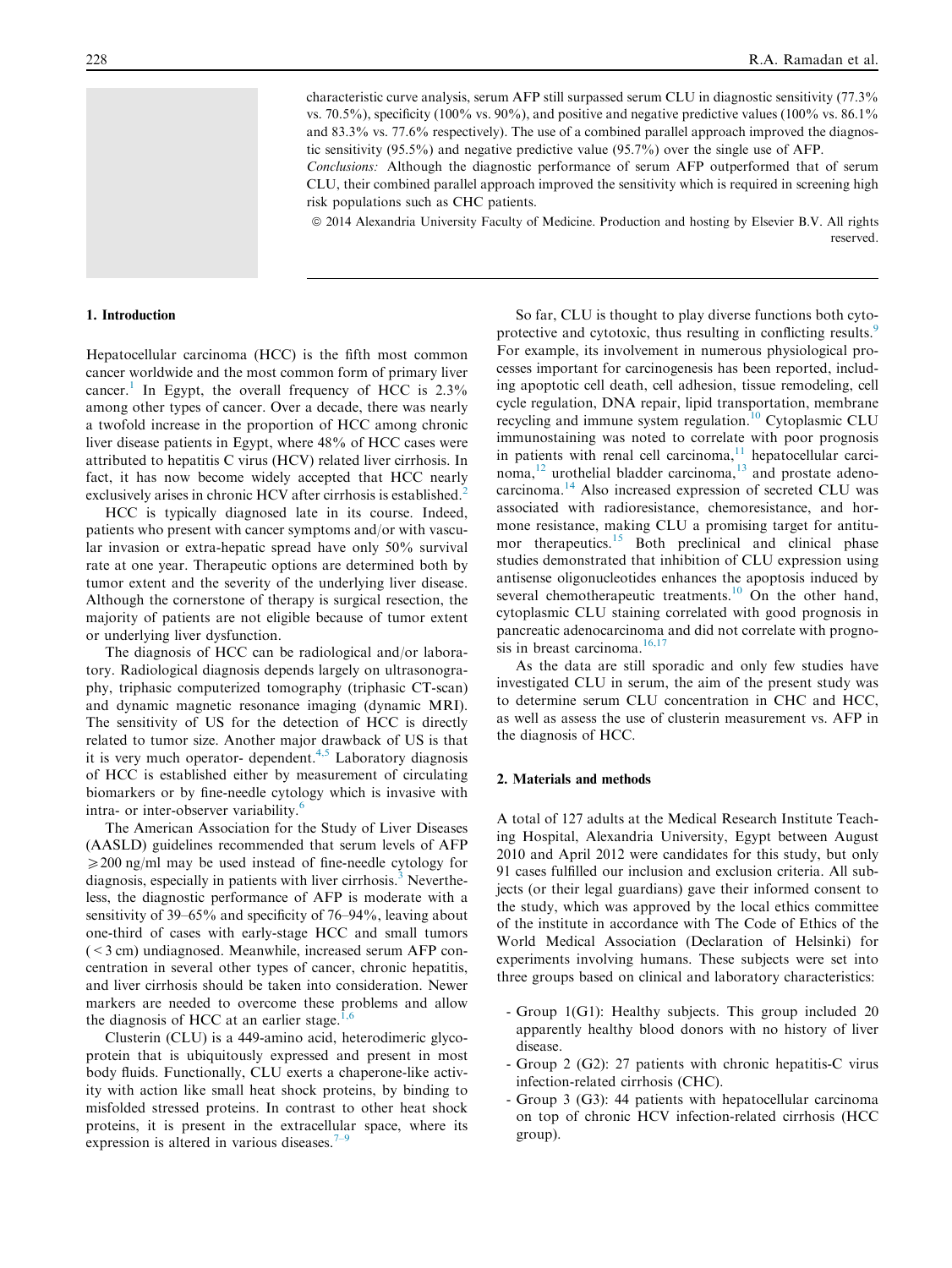All subjects completed a medical history to retrieve information about health status, current medications, alcohol consumption, and history of viral or toxic hepatitis; had a physical examination and the Child-Pugh scoring system was used for staging the severity of liver disease. Conventional ultrasound and spiral CT-scans of the abdomen were performed in all cases.

Following an overnight eight-hour-fast, eight milliliters of whole venous blood samples were withdrawn from each subject; whole EDTA blood was used for complete blood picture, citrated plasma for prothrombin time determination, serum for routine clinical chemistry and AFP assays and finally the serum was stored in aliquots at  $-20$  °C for the determination of CLU.

For all studied groups screening for serum schistosomal IgG antibodies was done using the indirect haemagglutination test. Serological testing for anti-HCV and hepatitis B virus surface antigen (HBs-Ag) was performed by sandwich enzyme linked immunosorbent assay (ELISA) technique according to the manufacturer's instructions (Murex Diagnostic Limited. Dartfold, England). HCV viral load was determined by means of the second generation branched DNA assay (Quantiplex HCV RNA 2.0; Bayer Diagnostics, Emeryville, California, USA). Serum AFP concentration was determined using a two site chemiluminometric immunoassay (ACS–180, Siemens Healthcare Diagnostics, Germany) by the Immulite 1000 Automated Analyzer (Diagnostic Products Corporation). Serum CLU concentration was determined using the ELISA technique according to the manufacturer's instructions (Biovendor-Laboratorni Medicina a.s., Cat. No. RD194034200R). The assay had a lowest detection limit of 0.5 ng/mL. The remaining biochemical parameters were measured using routine methods by fully automated chemistry analyzer Olympus AU400. The upper limit of alanine aminotransferase (ALT) activity was set at 38 IU/L, aspartate aminotransferase (AST) at 40 IU/L, alkaline phosphatase at 120 IU/L, and gamma glutamyl transferase at 55 and 38 IU/L for males and females respectively. Results of analyses were validated using internal and external quality control provided by Biorad USA.

Hepatitis C related cirrhosis patients (CHC) are those who had (1) positive serum anti-HCV antibodies; (2) cirrhosis compatible with HCV origin proved on ultrasound and spiral CTscans; and (3) absence of HCC defined by the absence of a focal liver mass on ultrasonography or CT scan.

The diagnosis of HCC was based on the criteria published by the Egyptian Society of Liver Cancer (ESLC) in 2011. These included the presence of a hepatic focal lesion in high risk patients (cirrhotic patients) plus either serum AFP  $\geq$ 200 ng/ml, or a triphasic CT-scan showing typical criteria for HCC. If in the presence of a focal lesion  $\geq 1$  cm the AFP level was <200 ng/ml or triphasic CT-scan of the abdomen showed a typical criteria for HCC, then either a dynamic con-trast MRI or targeted liver biopsy was performed.<sup>[18](#page-6-0)</sup>

''Early stage HCC'' were identified according to the Milan criteria; those who either have one nodule  $\leq$  5 cm, or three nodules each  $\leq$ 3 cm in diameter.<sup>[19](#page-6-0)</sup> Meanwhile, vascular invasion, regional lymph node involvement, peritoneal deposits and/or distant metastases were designated as ''extrahepatic spread of HCC''.

Patients were excluded if they had (a) hepatitis B virus (HBV), human immunodeficiency virus (HIV), or schistosomal co-infection, (b) personal history of diabetes or fasting serum glucose  $\geq 7.0$  mmol/L, or a 2-h postprandial serum glucose  $\geq 11.1$  mmol/L, (c) history of ischemic heart disease during the previous 6 months, uncontrolled hypertension, unstable angina, or severe cardiac arrhythmia, $^{20}$  $^{20}$  $^{20}$  (d) alcohol consumption >30 g/day (e) inadequate kidney function (creatinine level  $\geq 150 \text{ }\mu\text{mol/L}$ , and (f) received concomitant antitumor treatment.<sup>[21](#page-6-0)</sup>

#### 2.1. Statistical analysis

Statistical analysis was done using SPSS version 18 (SPSS, Inc., Chicago, IL, USA). Normality test was done by the Shapiro-Wilk  $W$  test. Descriptive measures were done for each variable in every group. Data comparison between groups was done using the Mann–Whitney test. Spearman correlation coefficient  $(r)$  was applied to our results. A *p*-value less than 0.05 were considered statistically significant.

For choosing the best cut off value, receiver operator characteristic (ROC) curve was generated and the Youden's index [Youden Index = (sensitivity + specificity)  $-1$ ] was calcu-lated.<sup>[22](#page-6-0)</sup>The best cut off values had the highest Youden indices. Diagnostic performance of each marker alone (diagnostic specificity, diagnostic sensitivity, positive and negative predictive values) was compared to the surrogate use of both markers (combined parallel approach) in HCC cases.

#### 3. Results

The studied subjects comprised 91 individuals (20 apparently healthy volunteers: mean age 52.7  $\pm$  3.9 years; 10 (50%) males and 10 (50%) females, 27 CHC cases: mean age  $52.53 \pm 4.27$  years; 18 (66.7%) males and 9 (33.3%) females, and finally HCC cases: mean age  $52.18 \pm 4.09$  years; 25  $(56.8\%)$  males and 19  $(43.2\%)$  females). According to Child-Pugh (CP) classes, CHC patients in the present study included 8 cases (29.6%) CP class A, 10 cases (37%) CP class B, and 9 cases (33.3%) CP class C. While HCC patients included 13 cases (29.5%) CP class A, 14 cases (31.8%) CP class B, and 17 cases (38.6%) CP class C. Based on the Milan criteria, the studied HCC cases can be sorted into early and late stage HCC; 9 cases (9.9%) and 35 cases (38.5%) respectively. Also the HCC group included 10 cases (11%) with extrahepatic spread and 34 cases (37.5%) without extrahepatic spread.

All subjects in the control group had normal liver biochemistry. As expected, serum AFP (ng/ml) was significantly higher in the HCC cases compared to both the control group  $(7243 \pm 11613.6 \text{ vs. } 2.79 \pm 1.26)$  ( $p < 0.001$ ), as well as to CHC patients (7243  $\pm$  11613.6 vs. 19.7  $\pm$  17.92) ( $p < 0.001$ ), and still significantly higher in the CHC patients compared to the control group  $(19.7 \pm 17.92 \text{ vs. } 2.79 \pm 1.26)$  $(p \le 0.001)$  [\(Table 1](#page-3-0)). Serum CLU (ng/ml) level showed a significant increase in the HCC group compared to the control group (151.96  $\pm$  32.74 vs. 111.40  $\pm$  27.46) ( $p < 0.001$ ) and to the CHC group  $(151.96 \pm 32.74 \text{ vs. } 89.12 \pm 31.62)$  $(p \le 0.001)$ , while a significant decrease in serum CLU level was found in the CHC group compared to the control group  $(89.12 \pm 31.62 \text{ vs. } 111.40 \pm 27.46)$   $(p = 0.019)$  ([Table 1\)](#page-3-0) [\(Fig. 1](#page-3-0)).

There was no significant statistical difference in serum CLU among the different Child-Pugh classes in either the CHC or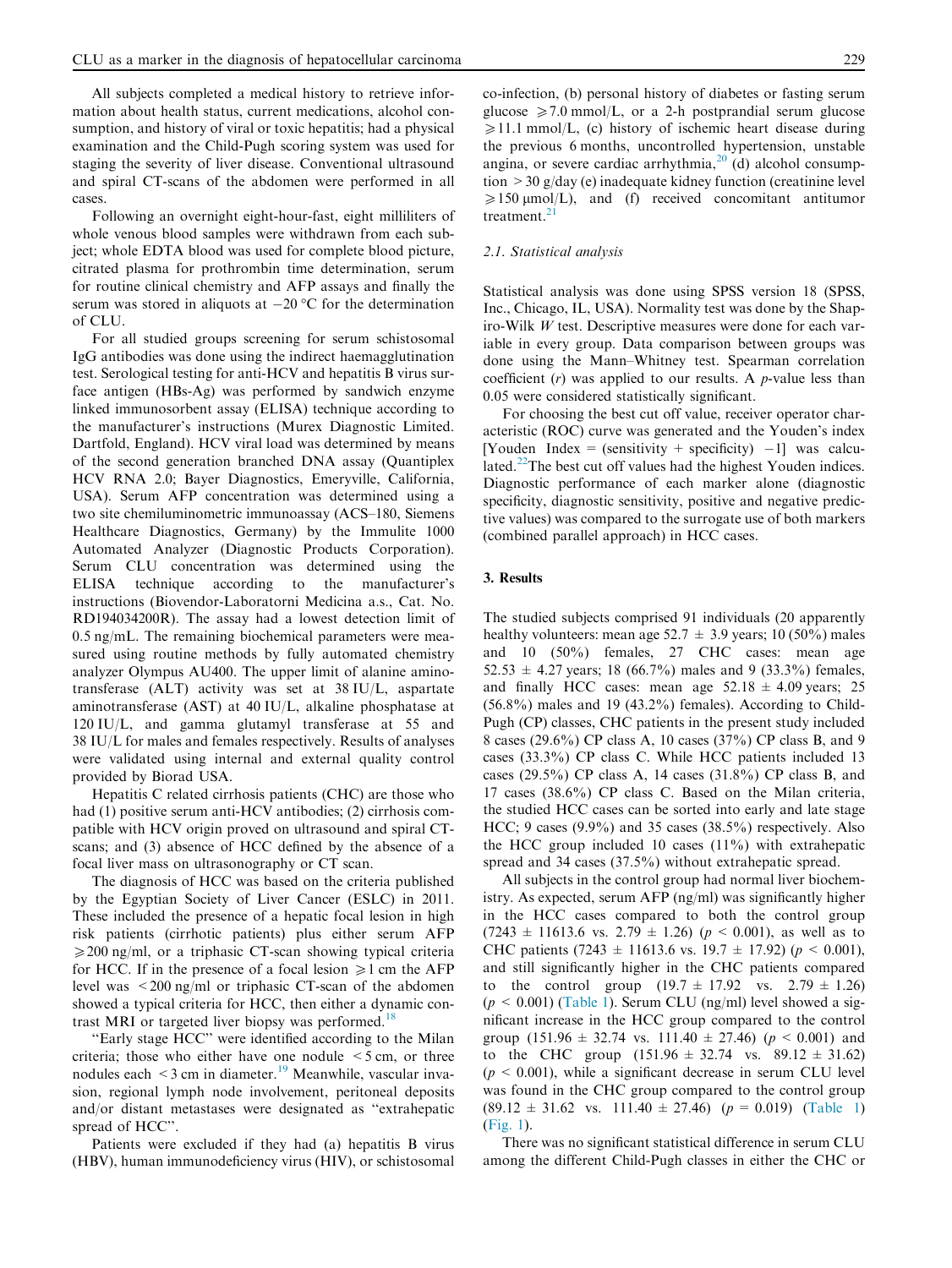| Variable      | Control group G1 ( $n = 20$ ) | CHC group G2 $(n = 27)$          | HCC group G3 $(n = 44)$            |  |  |
|---------------|-------------------------------|----------------------------------|------------------------------------|--|--|
| $AFP$ (ng/ml) |                               |                                  |                                    |  |  |
| Range         | $1.4 - 5.3$                   | $2.4 - 63.4$                     | $2.3 - 41865$                      |  |  |
| Mean $\pm$ SD | $2.79 \pm 1.26$               | $19.7 \pm 17.92$                 | $7243 \pm 11613.6$                 |  |  |
| Median        | 2.35                          | 13.1                             | 1200                               |  |  |
| $Z_1(p)$      |                               | $5.090^{\circ}$ ( $\leq 0.001$ ) | $6.084^*$ ( $\leq 0.001$ )         |  |  |
| $Z_2(p)$      |                               |                                  | $5.362^*$ ( $< 0.001$ )            |  |  |
| $CLU$ (ng/ml) |                               |                                  |                                    |  |  |
| Range         | $59 - 164.5$                  | $31.5 - 148.5$                   | $89.9 - 208.7$                     |  |  |
| Mean $\pm$ SD | $111.4 \pm 27.46$             | $89.12 \pm 31.62$                | $151.96 \pm 32.74$                 |  |  |
| Median        | 110.45                        | 91.3                             | 161.8                              |  |  |
| $Z_1(p)$      |                               | $2.337^*(p = 0.019)$             | $4.179^{\circ}$ ( $\leq 0.001$ )   |  |  |
| $Z_2(p)$      |                               |                                  | $5.901^{\degree}$ ( $\leq 0.001$ ) |  |  |

<span id="page-3-0"></span>Table 1 Comparison between the studied groups according to serum levels of alpha fetoprotein (AFP) and clusterin (CLU).

G: group, CHC: chronic hepatitis-C virus infection related cirrhosis, HCC: hepatocellular carcinoma, AFP: alpha fetoprotein, CLU: clusterin.  $Z_1$ :  $Z$  for Mann–Whitney test between controls and other groups.

 $Z_2$ : Z for Mann–Whitney test between CHC and HCC groups.  $*$  Statistically significant at  $p \le 0.005$ .



Figure 1 Boxplot of serum clusterin (CLU) in the studied groups. Box plot representing serum clusterin values in the studied groups: Control, CHC: chronic hepatitis-C virus infection-related cirrhosis, HCC: hepatocellular carcinoma. The box indicates the 25th and 75th percentile of the data and the middle line indicates the median.

HCC groups [\(Table 2\)](#page-4-0). Also no significant correlation was found between serum CLU and Child-Pugh score ( $r = 0.09$ ,  $p = 0.458$ .

Moreover, when sorting HCC patients into those with extrahepatic spread of HCC and those without, there was no significant increase in the level of both AFP ( $p = 0.710$ ) and CLU ( $p = 0.88$ ). But when HCC patients were categorized according to the Milan criteria, there was a significant increase in serum CLU in early stage HCC when compared to late stage  $(172.84 \pm 24.63 \text{ vs. } 146.59 \pm 32.67)$  ( $p = 0.035$ ), but such an increase was not present in serum AFP ( $p = 0.062$ ) [\(Table 3](#page-4-0)).

When using the ROC curve for evaluating the diagnostic performance of serum CLU in relation to serum AFP in diagnosing HCC, the area under the curve of AFP (0.912,  $p \leq 0.001$ ) was slightly bigger than that of CLU (0.874,  $p < 0.001$ ) [\(Fig. 2\)](#page-5-0).

Youden's index was calculated to get the best cut off value (COV). The optimal COV for serum CLU was 135 ng/ml and this offered a diagnostic sensitivity of 70.5%, and a diagnostic specificity of 90%. On the other hand, at a COV of 137 ng/ml, serum AFP gave a diagnostic sensitivity of 77.3%, and a diagnostic specificity of 100%. The combined parallel approach improved the diagnostic sensitivity to 95.5% and negative predictive value to 95.7% over the single use of serum AFP in HCC cases, but decreased the specificity to reach 88% and positive predictive value to 87.5% ([Table 4](#page-5-0)).

## 4. Discussion

Hepatocellular carcinoma is a highly malignant and lethal tumor, with an estimated 5-year survival rate of 5–9% from the time of clinical diagnosis.<sup>[1](#page-6-0)</sup> It is considered a health burden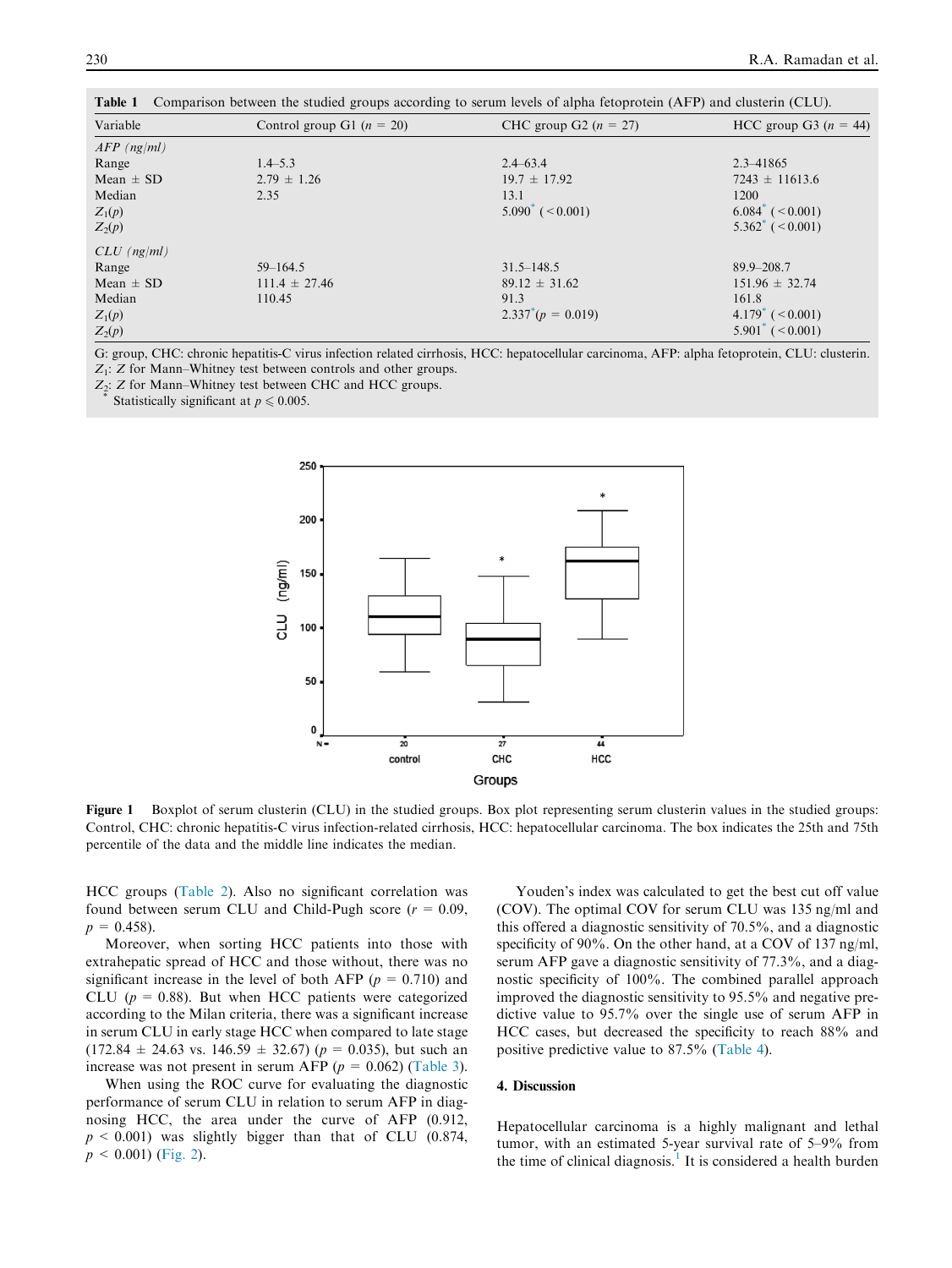<span id="page-4-0"></span>

| Table 2 Comparison of serum clusterin (ng/ml) in chronic hepatitis-C virus infection-related cirrhosis (CHC) and hepatocellular |  |  |  |  |  |
|---------------------------------------------------------------------------------------------------------------------------------|--|--|--|--|--|
| carcinoma (HCC) groups according to Child-Pugh classes.                                                                         |  |  |  |  |  |

|                      | Child-Pugh classes                                                  | A                                                          | B                                                                                   | $\mathbf C$                                                                                              |
|----------------------|---------------------------------------------------------------------|------------------------------------------------------------|-------------------------------------------------------------------------------------|----------------------------------------------------------------------------------------------------------|
| CHC group $(n = 27)$ | $N($ %)<br>Range<br>Mean $\pm$ SD<br>Median<br>$Z_1(p)$<br>$Z_2(p)$ | 8(29.6)<br>$42 - 148.5$<br>$98.65 \pm 33.50$<br>95.8       | 10(37)<br>$31.5 - 145.3$<br>$80.04 \pm 33.31$<br>75.4<br>1.155 ( $p = 0.274$ )      | 9(33.3)<br>$50.7 - 142.9$<br>$90.83 \pm 28.81$<br>89.7<br>$0.577$ ( $p = 0.606$ )<br>$0.858(p = 0.4)$    |
| HCC group $(n = 44)$ | $N($ %)<br>Range<br>Mean $\pm$ SD<br>Median<br>$Z_1(p)$<br>$Z_2(p)$ | 13(29.5)<br>$90.7 - 207.6$<br>$152.23 \pm 37.31$<br>166.30 | 14(31.8)<br>$90.5 - 208.7$<br>$154.95 \pm 31.62$<br>162.75<br>0.291 ( $p = 0.793$ ) | 17(38.6)<br>$89.9 - 187.5$<br>$149.29 \pm 31.76$<br>150.70<br>$0.021 (p = 1)$<br>$0.278$ ( $p = 0.799$ ) |

G: group, CHC: chronic hepatitis-C virus infection related cirrhosis, HCC: hepatocellular carcinoma, n: number.

 $Z_1$ : Z for Mann–Whitney test between Child-Pugh class A and other groups.

 $Z_2$ : Z for Mann–Whitney test between Child-Pugh class B and Child-Pugh class C.

| <b>Table 3</b> Comparison of serum alpha fetoprotein (AFP) and |  |  |
|----------------------------------------------------------------|--|--|
| clusterin (CLU) in the hepatocellular carcinoma (HCC) group    |  |  |
| according to different variables.                              |  |  |

| Staging according to<br>Milan criteria | Early stage            | Late stage                |  |  |
|----------------------------------------|------------------------|---------------------------|--|--|
| $N($ %)<br>AFP(ng/ml)                  | 9(9.9)                 | 35(38.5)                  |  |  |
| Range                                  | $2.3 - 41,865$         | $2.4 - 36,300$            |  |  |
| Mean $\pm$ SD                          | $4985.94 \pm 13838.63$ | $7823.49 \pm 1127.57$     |  |  |
| Median                                 | 236                    | 1375                      |  |  |
| Z(p)                                   |                        | 1.862 $(p = 0.062)$       |  |  |
| $CLU$ (ng/ml)                          |                        |                           |  |  |
| Range                                  | $132.8 - 208.7$        | $89.9 - 207.6$            |  |  |
| Mean $\pm$ SD                          | $172.84 \pm 24.63$     | $146.59 \pm 32.67$        |  |  |
| Median                                 | 175.9                  | 146.2                     |  |  |
| Z(p)                                   |                        | $2.109^*$ ( $p = 0.035$ ) |  |  |
| Extra-hepatic spread                   | Absent                 | Present                   |  |  |
| N(%                                    | 34(37.4)               | 10(11)                    |  |  |
| AFP(ng/ml)                             |                        |                           |  |  |
| Range                                  | $2.3 - 41,865$         | $5.4 - 31,704$            |  |  |
| Mean $\pm$ SD                          | $7320 \pm 11830.69$    | $6981.25 \pm 11450.10$    |  |  |
| Median                                 | 1223                   | 656.05                    |  |  |
| Z(p)                                   |                        | $0.392(p = 0.710)$        |  |  |
| $CLU$ (ng/ml)                          |                        |                           |  |  |
| Range                                  | $89.9 - 208.7$         | 111.9-184.9               |  |  |
| Mean $\pm$ SD                          | $152 \pm 34.91$        | $151.82 \pm 25.53$        |  |  |
| Median                                 | 161.8                  | 156.25                    |  |  |
| Z(p)                                   |                        | $0.168$ ( $p = 0.88$ )    |  |  |
| $n:$ number.                           |                        |                           |  |  |

Z: Z for Mann–Whitney test between the two subgroups. Statistically significant at  $p \leq 0.005$ .

in Egypt due to its rising incidence.<sup>[2](#page-6-0)</sup> However, with the currently available diagnostic tools, HCC is frequently not diagnosed until it has reached an advanced stage when the remaining therapeutic modalities are less effective, leaving this disease with unfavorable prognosis.<sup>[6](#page-6-0)</sup> Therefore, finding new markers for screening and diagnosing HCC at an early stage is highly recommended.

Clusterin (CLU) is a highly conserved glycoprotein with a wide tissue distribution. Many physiological processes have been attributed to CLU such as cell adhesion, tissue remodel-ing, and immune system regulation.<sup>[10](#page-6-0)</sup>

In the present study, serum CLU was measured by the ELISA technique in a cohort of Egyptian patients (healthy controls, HCV related liver cirrhosis, and HCC cases on top of HCV related liver cirrhosis). We found a significant decrease in serum CLU level in the HCV related cirrhosis patients when compared to the control group. Also, CLU level was higher in Child class A patients compared to Child class C patients, as summarized in Table 2. The difference, however, was statistically non-significant. This may point to a possible protective role of CLU against liver cell fibrogenesis which ultimately ends in cirrhosis. Such an assumption was similarly postulated in renal fibrosis by Jung et al, who suggested that up regulation of clusterin during renal injury, in a mouse model, has a pro-tective response against the development of renal fibrosis.<sup>[23](#page-6-0)</sup> Likewise, Hogasen et al. and Wang et al. reported a decrease in serum CLU in alcoholic liver cirrhosis and hepatitis B viral liver cirrhosis, respectively. $24,25$ 

Clusterin was suggested to be either a pro-apoptotic or a pro-survival factor, rendering it an attractive biomarker for cancer studies as a diagnostic or prognostic or even surpris-ingly a therapeutic tool.<sup>[26,27](#page-6-0)</sup> We found higher serum CLU in the HCC group than both control and HCV related liver cirrhosis, denoting its role in carcinogenesis. Such an increase was similarly reported in HCC in serum level as well as tissue level by previous studies. The former was done by Nafee et al.<sup>[28](#page-6-0)</sup> who reported the significant rise of serum CLU in viral related HCC patients, and the latter was done by Kang et al with the use of a tissue microarray method which revealed CLU overexpression immunohistochemically in surgically resected HCCs.<sup>[12](#page-6-0)</sup> Furthermore, the increase of CLU level was demonstrated in other tumors; such as bladder cancer, $29$  colorectal adenocarcinomas, $30$  and prostate cancer. $31$  Our finding leads to hypothesize that CLU secretion occurs from tumor cells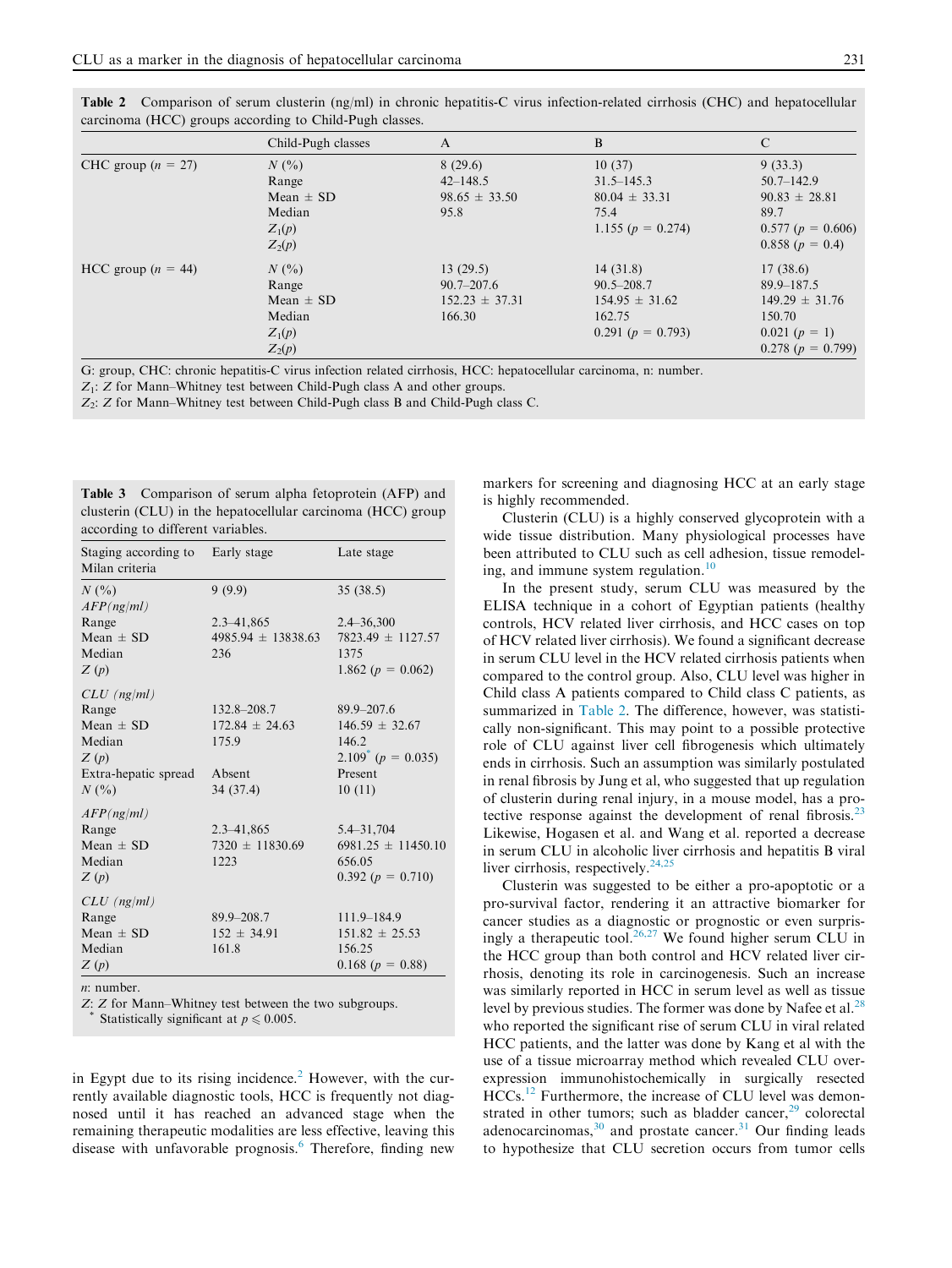<span id="page-5-0"></span>

Figure 2 Receiver operating curves (ROCs) comparing clusterin and alpha fetoprotein in diagnosing hepatocellular carcinoma. Receiver operator curves (ROCs) comparing clusterin (CLU) and alpha fetoprotein (AFP) in patients with hepatocellular carcinoma (HCC) (G3) vs. those with and without HCC (G1 and G2). The solid line  $\left(\text{-}\right)$  denotes AFP and the dotted line  $\left(\text{-}\right)$  denotes CLUS. The curves show the optimal cutoff value for clusterin to be135 mg/mL and for AFP to be 136 ng/mL. Diagonal segments are produced by ties.

|  | <b>Table 4</b> Predictive performance of serum alpha fetoprotein |  |  |  |
|--|------------------------------------------------------------------|--|--|--|
|  | (AFP) and clusterin (CLU) as biomarkers for the detection of     |  |  |  |
|  | hepatocellular carcinoma (HCC).                                  |  |  |  |

| Statistical parameter                  | AFP            | CLU             |
|----------------------------------------|----------------|-----------------|
| Cut off value $(ng/ml)$                | >137           | >135            |
| Sensitivity $(\% )$                    | 77.3           | 70.5            |
| Specificity $(\% )$                    | 100            | 90              |
| Positive predictive value $(\% )$      | 100            | 86.1            |
| Negative predictive value $(\% )$      | 83.3           | 77.6            |
| Youden's index                         | 0.7727         | 0.6045          |
| Area under the receiver operator curve | 0.912          | 0.874           |
| $p$ Value                              | ${}_{0.001}$   | ${}_{0.001}$    |
| 95% confidence interval                | $0.85 - 0.975$ | $0.804 - 0.943$ |

in HCC and is reflected in its serum level. This is further supported by the fact that clusterin exists as both an intracellular truncated form and an extracellular heterodimeric secreted glycoprotein, making clusterin the only known chaperone protein to be secreted.<sup>[32](#page-7-0)</sup>

A handful of studies tackled the issue of the diagnostic performance of biomarkers in HCC. In the present study, serum AFP with a cutoff level of 137 ng/ml outperformed serum CLU with a cutoff level of 135 ng/ml in diagnostic sensitivity  $(77.3\% \text{ vs. } 70.5\%)$ , specificity  $(100\% \text{ vs. } 90\%)$ , and positive and negative predictive values (100% vs. 86.1% and 83.3% vs. 77.6%, respectively). Moreover, the use of a combined parallel approach improved the diagnostic sensitivity (95.5%) and negative predictive value (95.7%) over the single use of AFP

but decreased the specificity to reach 88% and positive predictive value to be 87.5%, thus improving the sensitivity at the expense of the specificity. On the contrary, Wang et al.,  $^{25}$  $^{25}$  $^{25}$  demonstrated that serum CLU with a cutoff level of 50 ug/ml outperformed serum AFP with a cutoff level of 15 ng/ml in diagnostic sensitivity (91% vs. 67%), specificity (83% vs. 76%), positive and negative predictive values (93% vs. 88% and 77% vs. 47% respectively). It is worth mentioning that such a low cutoff level of AFP (15 ng/ml) is somehow not applicable in countries with a high prevalence of hepatic diseases especially HCV as in our country. The sensitivity and specificity of the diagnostic biomarker are strongly dependent on the cutoff value above which it is considered positive, and such a cutoff value is affected by the criteria of the studied sample (demographic, clinical, biochemical and statistical) as well as implicated methodological assays, thus explaining the wide variation in diagnostic performance of biomarkers in different studies due to different sample criteria.

The relation of CLU to HCC progression was also variable in different reports. In vitro study using HCC cell lines by Lau et al.[33](#page-7-0) demonstrated that overexpression of CLU increased cell migration and formation of metastatic tumor nodules, but Wang et al.<sup>[25](#page-6-0)</sup> and Nafaa et al.<sup>[28](#page-6-0)</sup> found no significant difference of CLU serum levels between different tumor sizes. In our study we did not find a significant increase in serum CLU in HCCs with extrahepatic spread when compared to HCC without extrahepatic spread. Interestingly, our study revealed a significant increase in serum CLU level in early stage HCC when compared to late stage HCC, such an increase was not found in serum AFP. Although this subgroup of early stage HCC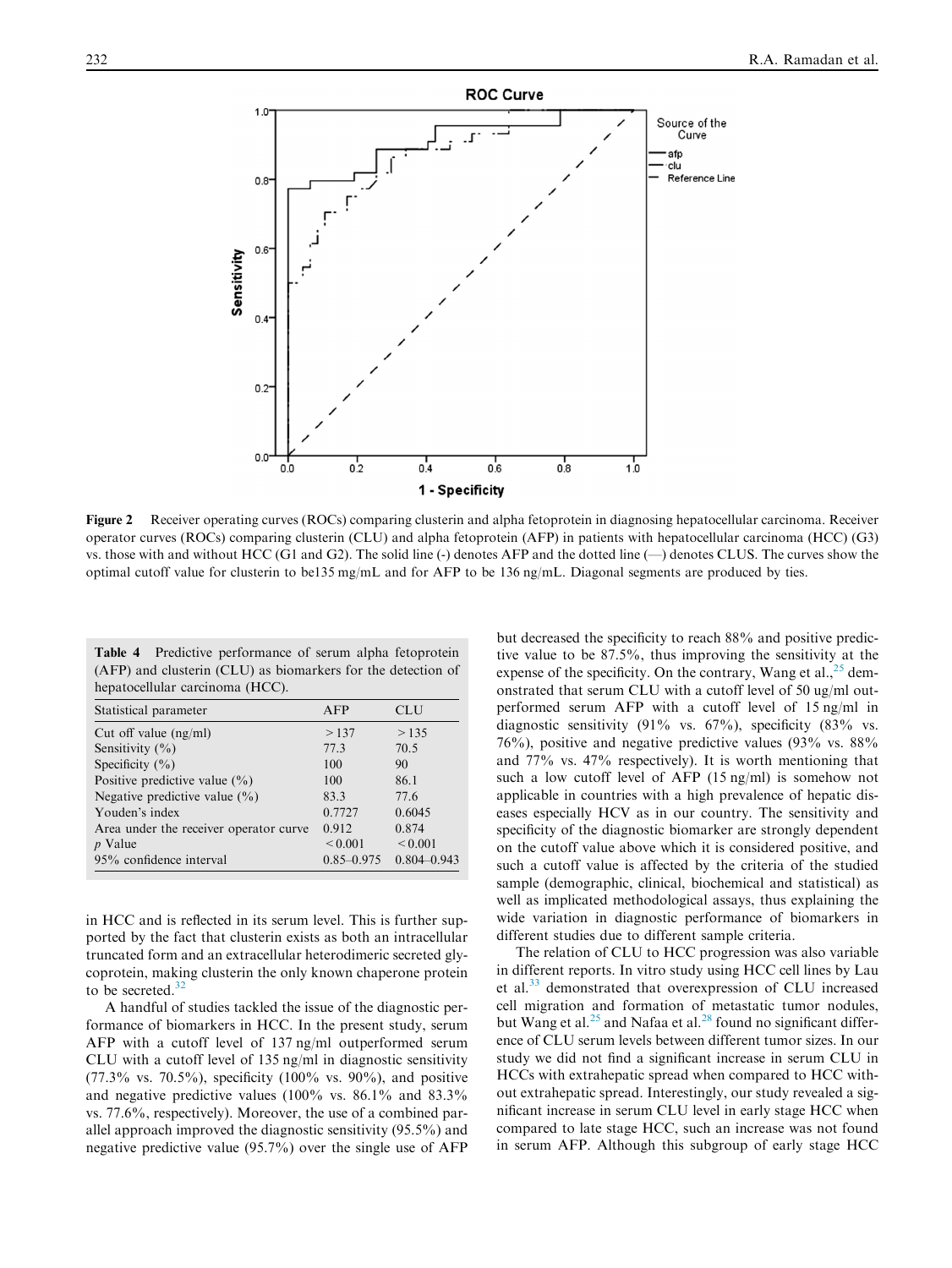<span id="page-6-0"></span>comprised only 9 cases, this can be attributed to rarity of such patients due to delayed diagnosis of HCC. We cannot deny the possibility of a random effect due to the small size of this subgroup rendering it difficult for establishing reliable statistical results that could be applied in clinical use. Therefore, we recommend investigating CLU level on a larger cohort to ascertain such an association. But a possible explanation may be that the CLU increase in late stages is directed to the nuclear form rather than the secreted form. Moreover, the complex nature of CLU and its multiple isoforms not only in tissues<sup>[34](#page-7-0)</sup> but also in serum should be considered. Pucci et al.<sup>[35](#page-7-0)</sup> explained the diversity of CLU function in colorectal carcinoma by a shift in the pattern of its isoform production. Also Rodriguez-Piñeiro et al. $34$  pointed to the importance of measuring CLU isoforms over that of total serum level, when they demonstrated the increase of some isoforms and the decrease or absence of others in colorectal carcinoma.

Finally, we can conclude that serum AFP did better than serum CLU in all aspects of diagnostic performance for diagnosing HCC, but still the combined parallel approach improved the sensitivity which is required in screening high risk populations such as CHC patients. But still, further research of larger study populations and with various liver functions status, will be required to examine whether serum CLU is associated with specific liver disease etiologies.

## Conflict of interest

We have no conflict of interest to declare.

# References

- 1. [Liu AM, Yao TG, Wang W, et al. Circulating miR-15b and miR-](http://refhub.elsevier.com/S2090-5068(14)00054-2/h0010)[130b in serum as potential markers for detecting hepatocellular](http://refhub.elsevier.com/S2090-5068(14)00054-2/h0010) [carcinoma: a retrospective cohort study.](http://refhub.elsevier.com/S2090-5068(14)00054-2/h0010) BMJ Open 2012;2[:e000825](http://refhub.elsevier.com/S2090-5068(14)00054-2/h0010).
- 2. [El-Zayadi AR, Badran HM, Barakat EM, et al. Hepatocellular](http://refhub.elsevier.com/S2090-5068(14)00054-2/h0015) [carcinoma in Egypt: a single centre study over a decade.](http://refhub.elsevier.com/S2090-5068(14)00054-2/h0015) World J [Gastroenterol](http://refhub.elsevier.com/S2090-5068(14)00054-2/h0015) 2005;11(33):5193–8.
- 3. [Bruix J, Sherman M. AASLD practice guidelines: management of](http://refhub.elsevier.com/S2090-5068(14)00054-2/h0020) [hepatocellular carcinoma.](http://refhub.elsevier.com/S2090-5068(14)00054-2/h0020) Hepatology 2005;42:1208–36.
- 4. [Dodd III, Miller WJ, Baron RL, et al. Detection of malignant](http://refhub.elsevier.com/S2090-5068(14)00054-2/h0025) [tumors in end-stage cirrhotic livers: efficacy of sonography as a](http://refhub.elsevier.com/S2090-5068(14)00054-2/h0025) [screening technique.](http://refhub.elsevier.com/S2090-5068(14)00054-2/h0025) Am J Roentgenol 1992;159:727-33.
- 5. [Befeler AS, Di Bisceglie AM. Hepatocellular carcinoma: diagnosis](http://refhub.elsevier.com/S2090-5068(14)00054-2/h0030) and treatment. [Gastroenterology](http://refhub.elsevier.com/S2090-5068(14)00054-2/h0030) 2002;122:1609–19.
- 6. [Debruyne EN, Vanderschaeghe D, Vlierberghe HV, et al. Diag](http://refhub.elsevier.com/S2090-5068(14)00054-2/h0035)[nostic value of the hemopexin N-glycan profile in hepatocellular](http://refhub.elsevier.com/S2090-5068(14)00054-2/h0035) [carcinoma patients.](http://refhub.elsevier.com/S2090-5068(14)00054-2/h0035) Clin Chem 2010;56:823–31.
- 7. [Moretti RM, Marelli MM, Mai S, et al. Clusterin isoforms](http://refhub.elsevier.com/S2090-5068(14)00054-2/h0040) [differentially affect growth and motility of prostate cells:](http://refhub.elsevier.com/S2090-5068(14)00054-2/h0040) [possible implications in prostate tumorigenesis.](http://refhub.elsevier.com/S2090-5068(14)00054-2/h0040) Cancer Res 2007;67[:10325.](http://refhub.elsevier.com/S2090-5068(14)00054-2/h0040)
- 8. [Aigelsreiter A, Janig E, Sostaric J, et al. Clusterin expression in](http://refhub.elsevier.com/S2090-5068(14)00054-2/h0045) [cholestasis, hepatocellular carcinoma and liver fibrosis.](http://refhub.elsevier.com/S2090-5068(14)00054-2/h0045) Histopathology 2009;54[:561–70.](http://refhub.elsevier.com/S2090-5068(14)00054-2/h0045)
- 9. [Materia S, Cater MA, Klomp LWJ, et al. Clusterin \(apolipopro](http://refhub.elsevier.com/S2090-5068(14)00054-2/h0050)[tein J\), a molecular chaperone that facilitates degradation of the](http://refhub.elsevier.com/S2090-5068(14)00054-2/h0050) [copper-ATPases ATP7A and ATP7B.](http://refhub.elsevier.com/S2090-5068(14)00054-2/h0050) JBC 2011;286:10073–83.
- 10. [Andersen CL, Schepeler T, Thorsen K, et al. Clusterin expression](http://refhub.elsevier.com/S2090-5068(14)00054-2/h0055) [in normal mucosa and colorectal cancer.](http://refhub.elsevier.com/S2090-5068(14)00054-2/h0055) Mol Cell Proteomics 2007;6[:1039–48.](http://refhub.elsevier.com/S2090-5068(14)00054-2/h0055)
- 11. [Kurahashi T, Muramaki M, Yamanaka K, et al. Expression of](http://refhub.elsevier.com/S2090-5068(14)00054-2/h0060) [the secreted form of clusterin protein in renal cell carcinoma as a](http://refhub.elsevier.com/S2090-5068(14)00054-2/h0060) [predictor of disease extension.](http://refhub.elsevier.com/S2090-5068(14)00054-2/h0060) BJU Int 2005;96:895–9.
- 12. [Kang YK, Hong SW, Lee H, et al. Overexpression of clusterin in](http://refhub.elsevier.com/S2090-5068(14)00054-2/h0065) [human hepatocellular carcinoma.](http://refhub.elsevier.com/S2090-5068(14)00054-2/h0065) Hum Pathol 2004;35:1340–6.
- 13. [Kruger S, Mahnken A, Kausch I, et al. Value of clusterin](http://refhub.elsevier.com/S2090-5068(14)00054-2/h0070) [immunoreactivity as a predictive factor in muscle-invasive uro](http://refhub.elsevier.com/S2090-5068(14)00054-2/h0070)[thelial bladder carcinoma.](http://refhub.elsevier.com/S2090-5068(14)00054-2/h0070) *Urology* 2006;67:105–9.
- 14. [Miyake H, Yamanaka K, Muramaki M, et al. Enhanced expres](http://refhub.elsevier.com/S2090-5068(14)00054-2/h0075)[sion of the secreted form of clusterin following neoadjuvant](http://refhub.elsevier.com/S2090-5068(14)00054-2/h0075) [hormonal therapy as a prognostic predictor in patients undergoing](http://refhub.elsevier.com/S2090-5068(14)00054-2/h0075) [radical prostatectomy for prostate cancer.](http://refhub.elsevier.com/S2090-5068(14)00054-2/h0075) Oncol Rep 2005;14[:1371–5.](http://refhub.elsevier.com/S2090-5068(14)00054-2/h0075)
- 15. [So A, Sinnemann S, Huntsman D, et al. Knockdown of the](http://refhub.elsevier.com/S2090-5068(14)00054-2/h0080) [cytoprotective chaperone, clusterin, chemosensitizes human breast](http://refhub.elsevier.com/S2090-5068(14)00054-2/h0080) [cancer cells both in vitro and in vivo.](http://refhub.elsevier.com/S2090-5068(14)00054-2/h0080) Mol Cancer Ther 2005;4[:1837.](http://refhub.elsevier.com/S2090-5068(14)00054-2/h0080)
- 16. [Xie MJ, Motoo Y, Su SB, et al. Expression of clusterin in human](http://refhub.elsevier.com/S2090-5068(14)00054-2/h0085) [pancreatic cancer.](http://refhub.elsevier.com/S2090-5068(14)00054-2/h0085) Pancreas 2002;25:234–8.
- 17. [Redondo M, Villar E, Torres-Munoz J, et al. Overexpression of](http://refhub.elsevier.com/S2090-5068(14)00054-2/h0090) [clusterin in human breast carcinoma.](http://refhub.elsevier.com/S2090-5068(14)00054-2/h0090) Am J Pathol 2000;157:393–9.
- 18. Egyptian Society of Liver Cancer. The Egyptian guidelines for management of hepatocellular carcinoma Internet. 2011 [cited 2012 Oct 31]. Available from: [<http://www.egslc.com/content/](http://www.egslc.com/content/Guidlines.pdf)  $Guidlines$   $ndf$
- 19. [Mazzaferro V, Bhoori S, Sposito C, et al. Milan criteria in](http://refhub.elsevier.com/S2090-5068(14)00054-2/h0100) [liver transplantation for hepatocellular carcinoma: an evidence](http://refhub.elsevier.com/S2090-5068(14)00054-2/h0100)[based analysis of 15 years of experience.](http://refhub.elsevier.com/S2090-5068(14)00054-2/h0100) Liver Transpl 2011;17[:44–57.](http://refhub.elsevier.com/S2090-5068(14)00054-2/h0100)
- 20. [Trougakos IP, Poulakou M, Stathatos M, et al. Serum levels of](http://refhub.elsevier.com/S2090-5068(14)00054-2/h0105) [the senescence biomarker clusterin/apolipoprotein J increase](http://refhub.elsevier.com/S2090-5068(14)00054-2/h0105) [significantly in diabetes type II and during development of](http://refhub.elsevier.com/S2090-5068(14)00054-2/h0105) [coronary heart disease or at myocardial infarction.](http://refhub.elsevier.com/S2090-5068(14)00054-2/h0105) Exp Gerontol 2002;37[:1175–87.](http://refhub.elsevier.com/S2090-5068(14)00054-2/h0105)
- 21. [Rosenberg ME, Paller MS. Differential gene expression](http://refhub.elsevier.com/S2090-5068(14)00054-2/h0110) [in the recovery from ischemic renal injury.](http://refhub.elsevier.com/S2090-5068(14)00054-2/h0110) Kidney Int 1991;39[:1156–61.](http://refhub.elsevier.com/S2090-5068(14)00054-2/h0110)
- 22. [Youden WJ. Index for rating diagnostic tests.](http://refhub.elsevier.com/S2090-5068(14)00054-2/h0115) Cancer 1950;3:32–5.
- 23. [Jung GS, Kim MK, Jung YA, et al. Clusterin attenuates the](http://refhub.elsevier.com/S2090-5068(14)00054-2/h0120) [development of renal fibrosis.](http://refhub.elsevier.com/S2090-5068(14)00054-2/h0120) JASN 2012;23:73–85.
- 24. [Hogasen K, Homann C, Mollnes TE, et al. Serum clusterin and](http://refhub.elsevier.com/S2090-5068(14)00054-2/h0125) [vitronectin in alcoholic cirrhosis.](http://refhub.elsevier.com/S2090-5068(14)00054-2/h0125) Liver 1996;16:140–6.
- 25. [Wang Y, Liu YH, Mai SJ, et al. Evaluation of serum clusterin as a](http://refhub.elsevier.com/S2090-5068(14)00054-2/h0130) [surveillance tool for human hepatocellular carcinoma with hepa](http://refhub.elsevier.com/S2090-5068(14)00054-2/h0130)[titis B virus related cirrhosis.](http://refhub.elsevier.com/S2090-5068(14)00054-2/h0130) J Gastroenterol Hepatol 2010;25: [1123–8](http://refhub.elsevier.com/S2090-5068(14)00054-2/h0130).
- 26. [Caccamo AE, Desenzani S, Belloni L, et al. Nuclear clusterin](http://refhub.elsevier.com/S2090-5068(14)00054-2/h0135) [accumulation during heat shock response: implications for cell](http://refhub.elsevier.com/S2090-5068(14)00054-2/h0135) [survival and thermo-tolerance induction in immortalized and](http://refhub.elsevier.com/S2090-5068(14)00054-2/h0135) [prostate cancer cells.](http://refhub.elsevier.com/S2090-5068(14)00054-2/h0135) J Cell Physiol 2006;207:208–19.
- 27. [Shannan B, Seifert M, Leskov K, et al. Challenge and promise:](http://refhub.elsevier.com/S2090-5068(14)00054-2/h0140) [roles for clusterin in pathogenesis, progression and therapy of](http://refhub.elsevier.com/S2090-5068(14)00054-2/h0140) cancer. [Cell Death Differ](http://refhub.elsevier.com/S2090-5068(14)00054-2/h0140) 2006;13:12–9.
- 28. [Nafee AM, Pasha HF, El Aal SM, et al. Clinical significance of](http://refhub.elsevier.com/S2090-5068(14)00054-2/h0145) [serum clusterin as a biomarker for evaluating diagnosis and](http://refhub.elsevier.com/S2090-5068(14)00054-2/h0145) [metastasis potential of viral-related hepatocellular carcinoma.](http://refhub.elsevier.com/S2090-5068(14)00054-2/h0145) Clin [Biochem](http://refhub.elsevier.com/S2090-5068(14)00054-2/h0145) 2012;45:1070–4.
- 29. [Stejskal D, Fiala RR. Evaluation of serum and urine clusterin as a](http://refhub.elsevier.com/S2090-5068(14)00054-2/h0150) [potential tumor marker for urinary bladder cancer.](http://refhub.elsevier.com/S2090-5068(14)00054-2/h0150) Neoplasma 2006;53[:343–6.](http://refhub.elsevier.com/S2090-5068(14)00054-2/h0150)
- 30. [Kevans D, Foley J, Tenniswood M, et al. High clusterin expres](http://refhub.elsevier.com/S2090-5068(14)00054-2/h0155)[sion correlates with a poor outcome in stage II colorectal cancers.](http://refhub.elsevier.com/S2090-5068(14)00054-2/h0155) [Cancer Epidemiol Biomarkers Prev](http://refhub.elsevier.com/S2090-5068(14)00054-2/h0155) 2009;18:393–9.
- 31. [Miyake H, Muramaki M, Furukawa J, et al. Serum level of](http://refhub.elsevier.com/S2090-5068(14)00054-2/h0160) [clusterin and its density in men with prostate cancer as](http://refhub.elsevier.com/S2090-5068(14)00054-2/h0160) [novel biomarkers reflecting disease extension.](http://refhub.elsevier.com/S2090-5068(14)00054-2/h0160) Urology 2010;75[:454–9.](http://refhub.elsevier.com/S2090-5068(14)00054-2/h0160)